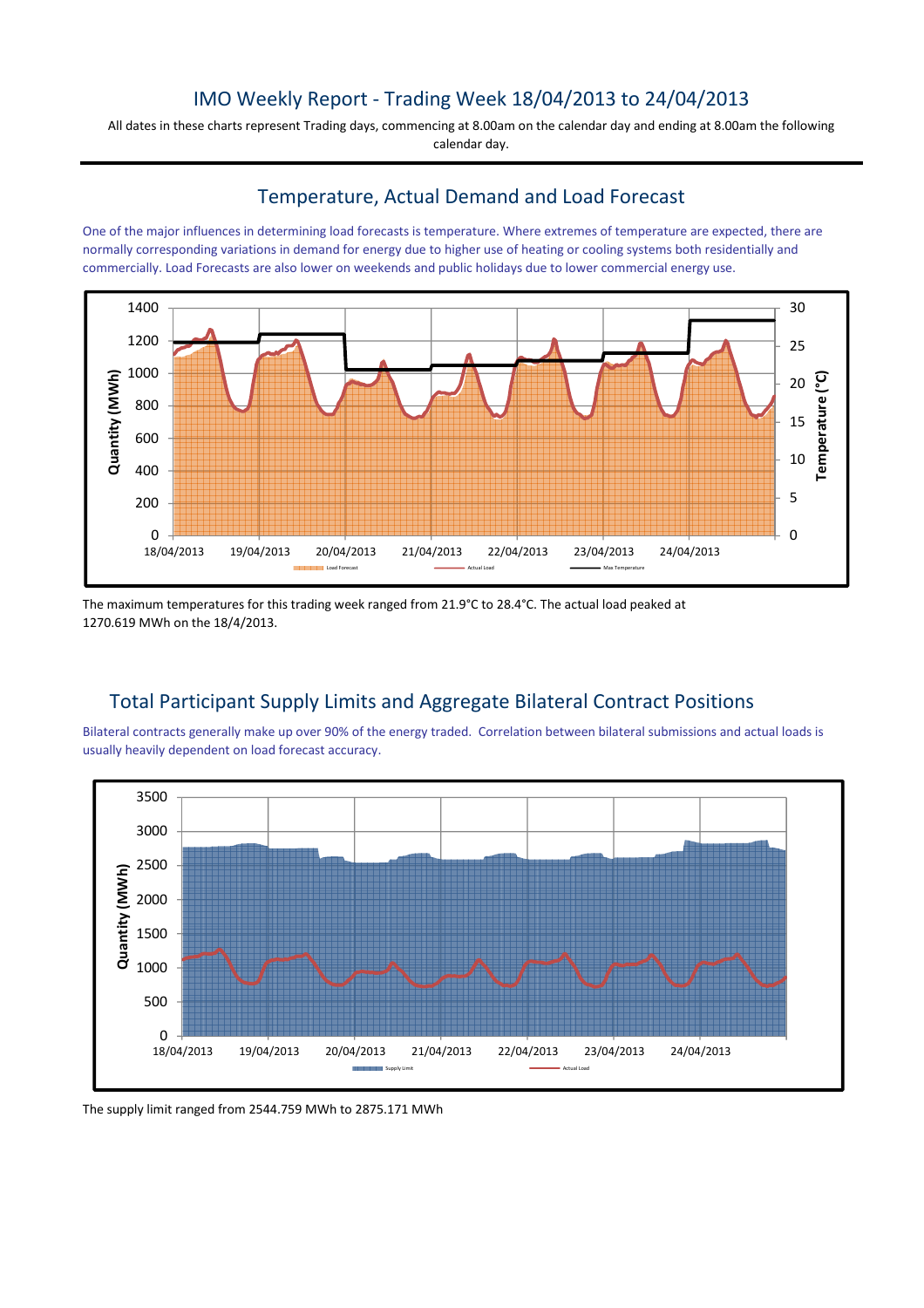### Net Balancing Market Trades

Bilateral contracts and STEM trading are generally based on the forecast energy requirements of Participants. When the forecast requirements are higher or lower than the actual requirements for a day, this Market energy must be bought and sold in the balancing mechanism. This graph shows the estimated net balancing trades.



The majority of the balancing activity this week occurred within Balancing Supply. The maximum balancing demand for the week reached 73.438 MWh on the 19/4/2013. The maximum balancing supply for the week reached -188.35 MWh on the 18/4/2012.

### Total Traded Energy

This chart represents a comparison between the total net energy that is traded in Bilateral Contracts, the STEM and the balancing mechanism. Balancing Supply represents cases in which the total contract position is greater than the demand and customers must supply energy back to balancing. Balancing Demand represents cases in which the total contract position is less than the demand and customers must purchase energy from balancing.



Total balancing supply equalled -10773.22 MWh whereas total balancing demand equalled 4278.74 MWh. The Total STEM Traded quantity was 25450.479 MWh, with the STEM Clearing Quantity ranging between 9.116 MWh and 131.679 MWh.